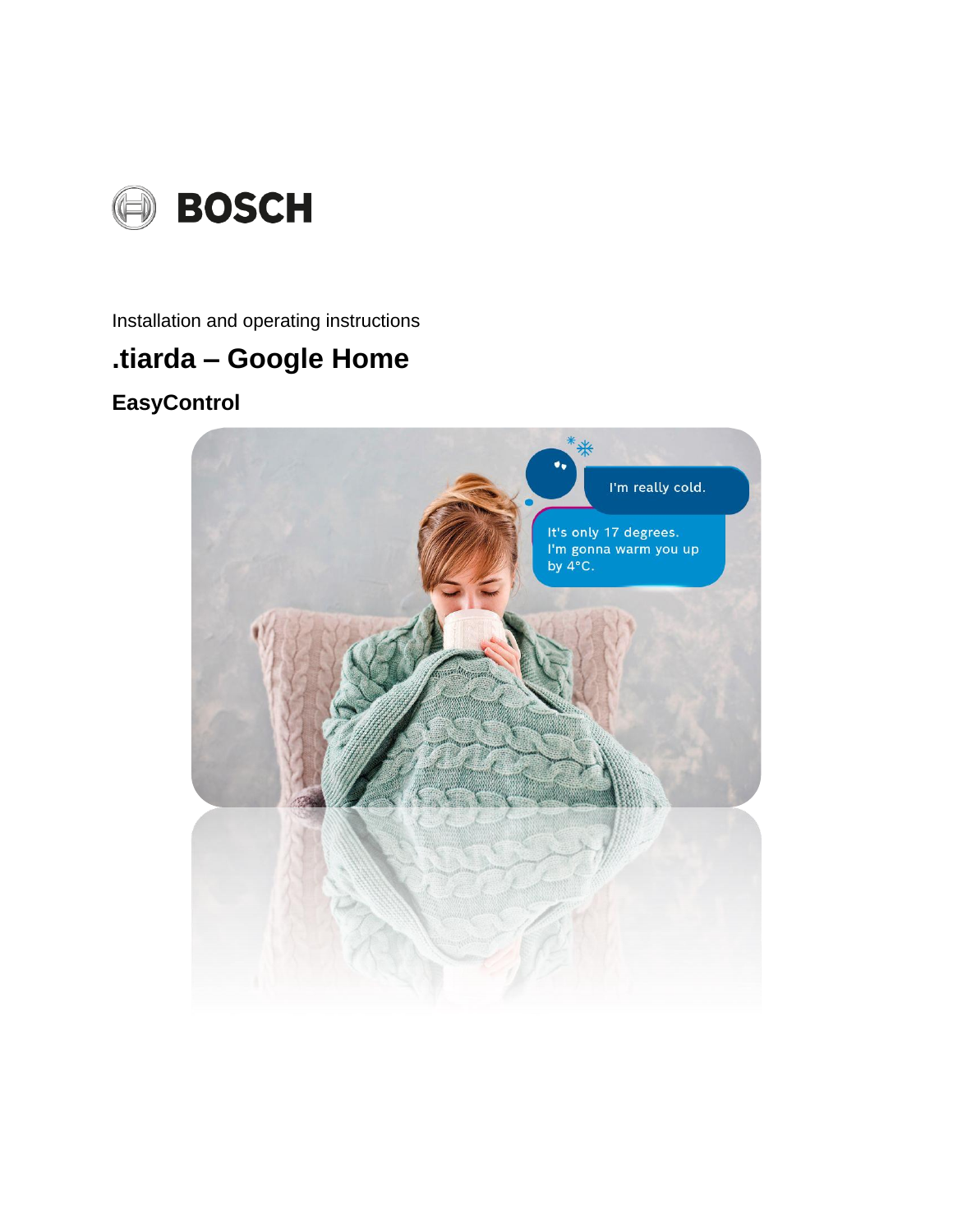## (a) BOSCH

1. Say "Talk to Tiarda Home" to your Google Home speaker. Google will respond:

#### *Let's start .tiarda Home*

2. You will be asked whether .tiarda can ask Google for profile information for the creation of a Tiarda Home account. Respond with "Yes".

*To use Tiarda Home you''ll need an account with Tiarda Home. To create one for you, I'll just need some info. If you want more details, say "Tell me more". So can I ask Google for your name, your email address and profile picture?*

3. Next, you will be asked whether you are ready to create your new .tiarda account. Respond with "Yes" again.

*OK. By the way, our Terms of Service and Privacy Policy are on our website. You can look them over at any time. Now, ready to make your Tiarda Home account?*

4. You will receive an e-mail from Google Home confirming that your .tiarda account has been created.

| $-4.59\% \equiv 15.00$                                                                                                                                                                                                                          |  |
|-------------------------------------------------------------------------------------------------------------------------------------------------------------------------------------------------------------------------------------------------|--|
| ×                                                                                                                                                                                                                                               |  |
| Google                                                                                                                                                                                                                                          |  |
| New Tiarda Home                                                                                                                                                                                                                                 |  |
| account created                                                                                                                                                                                                                                 |  |
| natashabassingthweighte@gmail.com                                                                                                                                                                                                               |  |
| New Tiarda Home account<br>natashabassingthwaighte@gmail.com                                                                                                                                                                                    |  |
| Hi Natasha.                                                                                                                                                                                                                                     |  |
| You created a Tiarda Home account using<br>your Google Assistant. Tiarda Home now<br>has access to your name, email address and<br>profile picture. If you ever want to change<br>your connection to Tiarda Home, go to your<br>Google Account. |  |
| By creating this account, you agreed to<br>Tiarda Home's Terms of Service and Privacy<br>Policy.                                                                                                                                                |  |
| To use Tiarda Home on your chone or                                                                                                                                                                                                             |  |

5. Thereafter, you will be asked whether you are ready to start the log in and heating connection process. Say "Yes".

> *Howdy! I'm .tiarda, your personal heating assistant. I help make sure that you have the perfect temperature in your home and that it is always lovely and warm when you get in.*

> *Before we can get started, there are a couple of steps we need to complete to log in and connect the heating. I will of course help you with that. Ready? Please confirm by saying "Yes" or "No".*

6. .tiarda will continue the conversation by asking you to confirm the device you have. Please select "Bosch EasyControl".

> *Do you have a Bosch EasyControl? Please tell me yes or no.*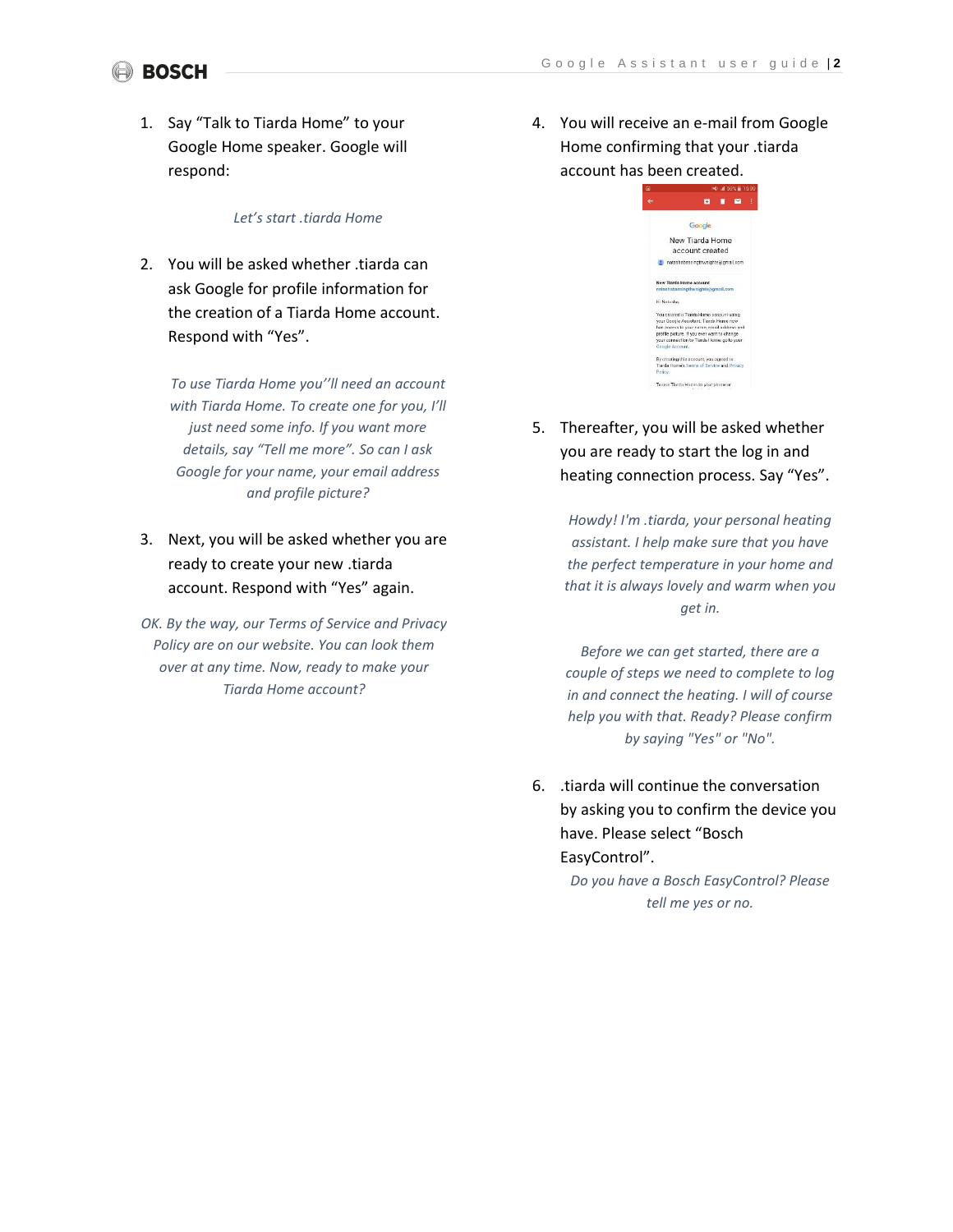## **BOSCH**

7. You will receive an email from .tiarda with all necessary information and a registration link.



8. Click on the link in the email to connect the heating. You will be lead to a Bosch page. Tap on "CONNECT NOW" to confirm the pairing of your device.

| $11:00*$<br><b>Christine</b> |                                    | $-10o$    |
|------------------------------|------------------------------------|-----------|
| Fertig                       | 2 connect tiarda.com               | AA.<br>e. |
|                              | <b>BOSCH</b><br>Technik fürs Leben |           |
|                              |                                    |           |
| speaking!                    | Hello, this is your heater         |           |
|                              | about tierds.                      |           |
|                              | Usege of Jarda                     |           |
|                              | PRIVACY STATEMENT<br>CONNECT NOW   |           |
| ٠                            |                                    |           |
|                              | © Bosch Thermotechnik GmbH         | Legal     |
| Notice                       | <b>Frivacy Statement</b>           | Terms and |
| Condizions                   |                                    |           |
|                              | 査                                  | ⋒         |

9. Accept the Terms and Conditions.



10. Login with your Bosch ID (that you created during the installation process of the EasyControl).

| $10:57 - $<br>4 Founds                      |                          | $-12$     |
|---------------------------------------------|--------------------------|-----------|
| Done                                        | P accounts bosch.com     | AA.<br>c. |
| <b>EROSCH</b><br><b>Call and in this is</b> |                          |           |
|                                             | Login with your Bosch ID |           |
| Email address                               |                          |           |
| Password                                    |                          | œ.        |
| Stay logged in                              |                          |           |
|                                             | lingin                   |           |
| Not registered yet? ><br>Chowased formal    |                          |           |
| Concorate Information                       |                          |           |
| Piscy Fility                                |                          |           |
| Letal Voor                                  |                          |           |
| TempA Conditions                            |                          |           |
| ë                                           | 査                        | $\omega$  |

### 11. Next, you will be asked to authorize access. Click on "Agree".

| <b>Authorize Access</b>                       |
|-----------------------------------------------|
| tiarda asks you to grant the following        |
| . Deadler the access to a basic set of        |
| maguros tarrogints, temperature sensors.      |
| · Unrestricted access to all resources        |
| Decline                                       |
|                                               |
|                                               |
|                                               |
|                                               |
|                                               |
|                                               |
| @ Robert Bosch GmbH 2019, all rights reserved |
|                                               |

12. Select your controller. If no controller is available for selection yet, enter your controller data and your personal password that you use with the app.